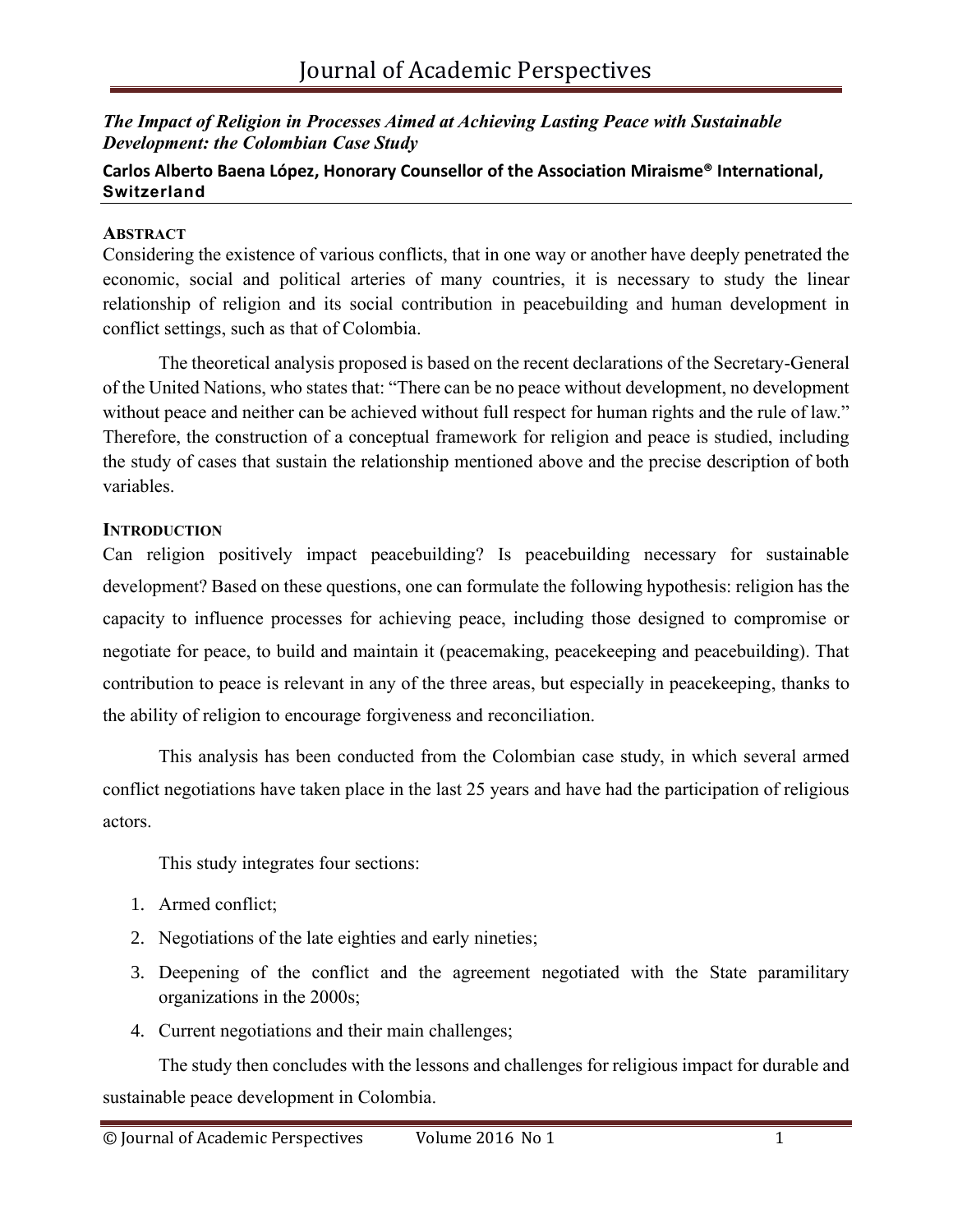It is worth anticipating that, as explained in the conclusion, lessons can be learned from the Colombian process about the impact of religion on achieving peace. Examples include; religion is an actor of public issues related to peace, and it has a unique impact on negotiations, (peacemaking). It can contribute to cultural and social transformations, and sustainable development in general, (peacebuilding), and lastly religion has a non-military impact on preserving peace and preventing further conflict, (peacekeeping), from the inner transformation of persons.<sup>1</sup>

### **SECTION 1: GENERAL CONCERNS ON THE ARMED CONFLICT**

To begin with, albeit in a very general way, we need to analyze what the armed conflict is. The armed conflict in Colombia is an internal conflict that began in the country in the late 50s. It has a background in the era known as "La Violencia" (The Violence), a period of bipartisan conflict between 1940 and 1958. It is regarded as one of the oldest internal armed conflicts, and we find in its origin and evolution factors such as rural inequality, poverty, limitations on political participation, weakness in the state, and, since 1980, a strengthened presence of drug trafficking (¡BASTA YA! 2014). In other words, all its justifications are situations that relate to poor development.

In reaction to the actions of these groups in the 80s, self-defence groups arose that constituted large armies prone to violent action that reached their greatest expressions in the following 15 years when they also became recognized as paramilitaries (Peñaranda Supelano 2015, and Gutiérrez- Sanín 2005). The violent action of the guerrillas and the paramilitaries left from 1984 to the 1st of November 2015, 7,758,935 officially registered victims of the conflict (Registro Único de Víctimas 2015).

Colombia has conducted negotiation processes to end the armed conflict and build peace with

<sup>1</sup> According to the United Nations, *Peace-making* or establishing peace is understood as "[…] measures to address conflicts in progress and usually involves diplomatic action to bring hostile parties to a negotiated agreement."

*Peacebuilding* or the consolidation of peace "[...] aims to reduce the risk of lapsing or relapsing into conflict by strengthening national capacities at all levels for conflict management, and to lay the foundation for sustainable peace and development. It is a complex, long-term process of creating the necessary conditions for sustainable peace."

*Peacekeeping* or maintaining peace undertake actions that "[...] facilitate the political process, protect civilians, assist in the disarmament, demobilization and reintegration of former combatants; support the organization of elections, protect and promote human rights and assist in restoring the rule of law." It also undertakes the following: "UN peacekeeping operations may use force to defend themselves, their mandate, and civilians, particularly in situations where the State is unable to provide security and maintain public order." (Peace and security n.d.)

<sup>©</sup> Journal of Academic Perspectives Volume 2016 No 1 2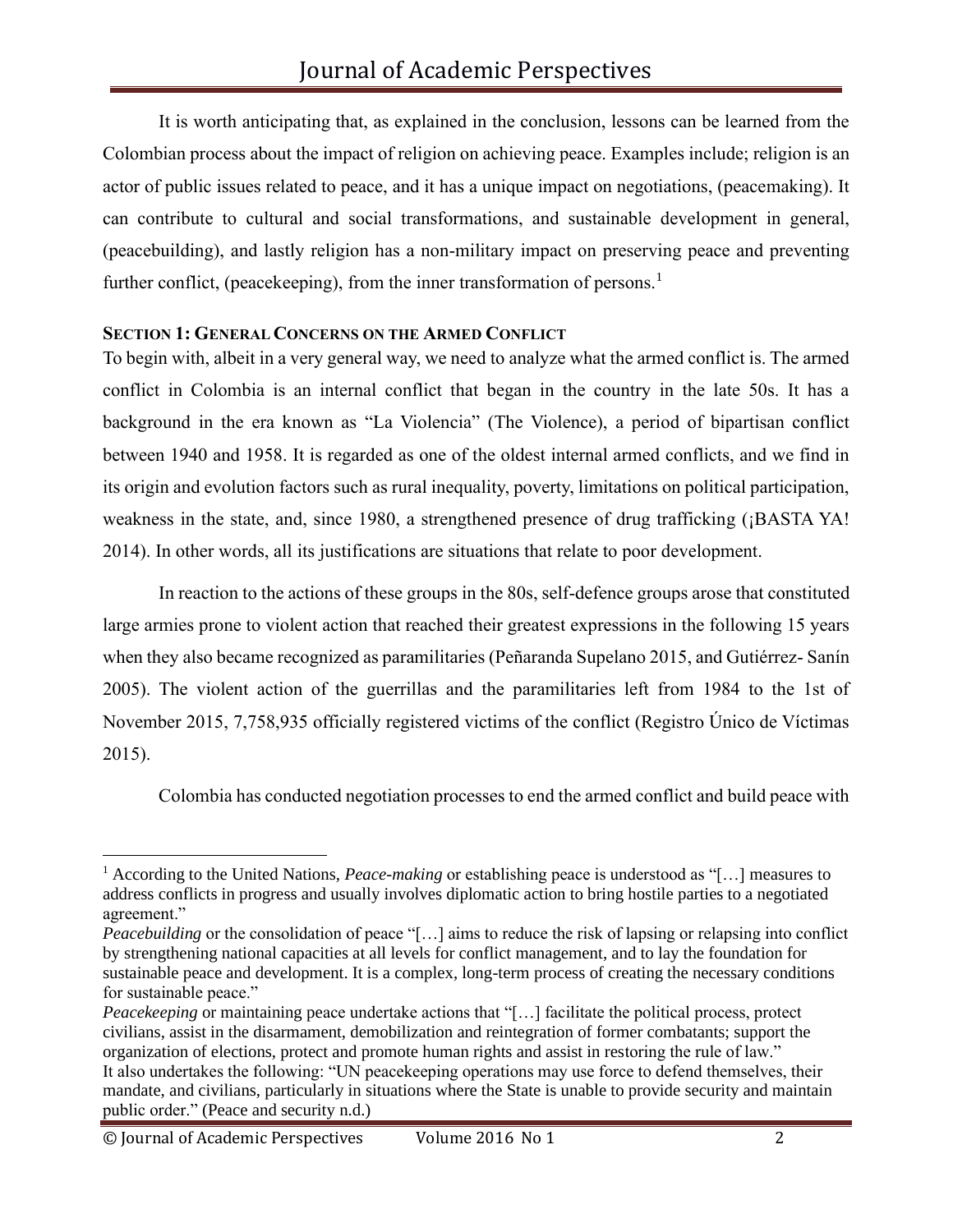all these groups who have been responsible for these violations, but none has achieved this entirely. This does not, however, mean that we cannot use this experience as an example of religious participation in order to find its best contributions to the current negotiations.

#### **SECTION 2: NEGOTIATIONS DURING THE LATE EIGHTIES AND EARLY NINETIES**

During the late 80s and early 90s, the government conducted peace talks with M-19, the Popular Liberation Army (EPL), the Revolutionary Workers Party (PRT), the Quintin Lame Armed Movement (MAQL), and other smaller groups, which led to the demobilization of approximately 4700 people (Villarraga Sarmiento 2015a, and Consolidación de Paz 2014).

Given that religion has been one of the main negotiation processes in recent decades, it is necessary to inquire about the role religion had in these consultations. The Catholic Church participated in and signed the political agreement of the 9th of March 1990 with the M-19, as a moral and spiritual guardian of the process, a clear example of the contributions of religion as an actor in peacemaking for achieving agreements. That negotiation produced the demobilization of approximately 1200 men and women (Joya Ibarra 2015).

In the agreement with the indigenous guerrillas, Quintin Lame signed on the 27th of May 1991, the responsibility of compliance control of the arrangement was entrusted only to the Confederation of Evangelical Churches (Giraldo Moreno 2004). This consensus between the parties showed recognition of religion's impartiality and respect for indigenous communities from which members of the subversive group came, able to carry out the particular role of overseeing compliance with the agreement, in a peace keeping exercise.

Similarly, the peace settlement with the EPL on the 15th of February 1991, in which 2500 combatants were demobilized, was signed by the Catholic Church, represented by the Episcopal Conference and was also granted the role of overseeing compliance with the agreement (Joya Ibarra 2015, and Villarraga Sarmiento 2015a). In the PRT case, the national watchdog of agreements consisted of the Catholic Church (Franco Echavarría 2012). This ratifies that the role of religion then was conceived as guarantor or watchdog of the agreed peace, an exercise in peacekeeping.

Additionally, the agreements embodied the provision of subsidies to the demobilized and the creation of a program of social support concentrated in the areas most affected by violence and poverty, called the National Rehabilitation Plan, PNR, and then the Social Solidarity Network (Villarraga Sarmiento 2015a). These initiatives became public entities, but without direct leadership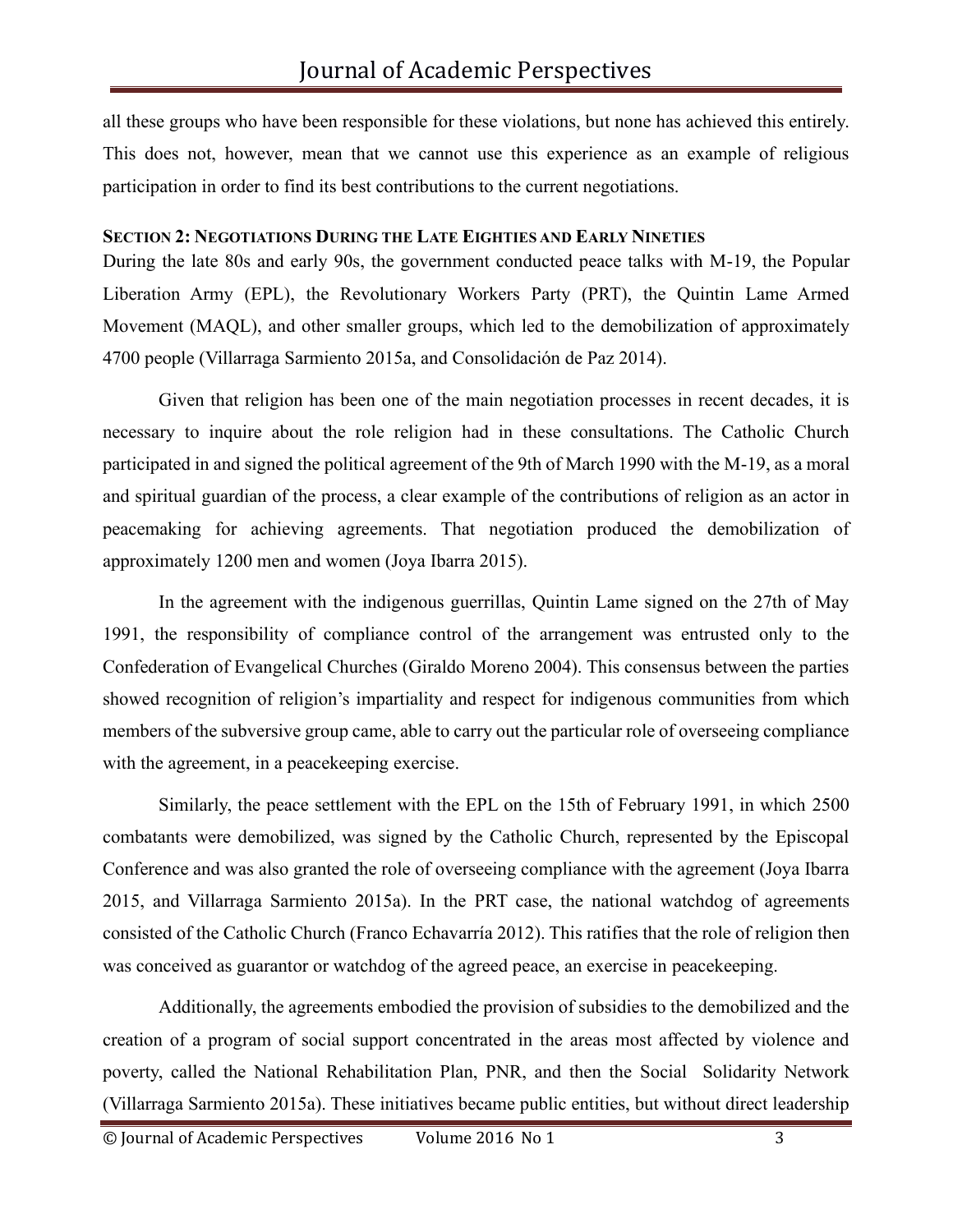of religious organizations that could have meant a process of peacebuilding.

The guerrilla groups agreed to their conversion into political organizations and participation in the National Constituent Assembly, which adopted a new constitution in 1991 (Villarraga Sarmiento 2015a). This policy letter was regarded as the general peace agreement in Colombia, and it was hoped that its mission would overcome the structural causes of the conflict. It would also facilitate the solution with the groups that had not negotiated, which would ensure higher levels of development without it being necessary to have a social or religious leader to build peace directly because it would derive from the agreements in the new constitution (Gutiérrez-Sanín 2011).

In particular, this Constitution appropriated pluralism as the basis of the State, as well as respect for religious freedom and equality (Article 19), which until then had experienced marginal development and justified, in part, the almost exclusive action on public affairs of one church. The constitutional entrenchment of religious freedom legally made visible liberty and equality of religions and the presence of churches as social actors.<sup>2</sup>

The intervention of some religions in the peace agreements, primarily as facilitators (peacemakers) and compliance watchdogs (peacekeeping), granted religion the role of guarantor of peace that in Colombian society was widely understood as fulfilled and completed with the issuance of the new constitution. In the background, the causes of the conflict were not overcome as poverty increased between 1992 and 2000 (Hacia una Colombia Equitativa 2005)<sup>3</sup> In other words, this meant that the agreements lacked a component on assuring development (peacebuilding) with the participation of all social actors, including religions.

That omission explains, in part, why many of the violent expressions continued and deepened in the following decades, as shown in the following section.

© Journal of Academic Perspectives Volume 2016 No 1 4

<sup>2</sup> For more information: Hoyos Castañeda, Ilva. 1993. La Libertad Religiosa en la Constitución de 1991. (Religious Freedom in the 1991 Constitution). Bogota: Editorial Temis. Prieto, Vicente. 2011. Estado laico y libertad religiosa: antecedentes y desarrollos de la Constitución colombiana de 1991. (Secular state and religious freedom: background and developments in the 1991 Colombian Constitution). Bogota: Universidad de La Sabana

<span id="page-3-0"></span><sup>&</sup>lt;sup>3</sup> In 2012, inequality in Colombia, as measured by the GINI index, was superior to that in 1991: "At the South American level, Colombia is in the third position among the countries with less equality. While there was a decrease in the GINI index from 2010 to 2012, it was less in 1991". (Contraloría General 2014)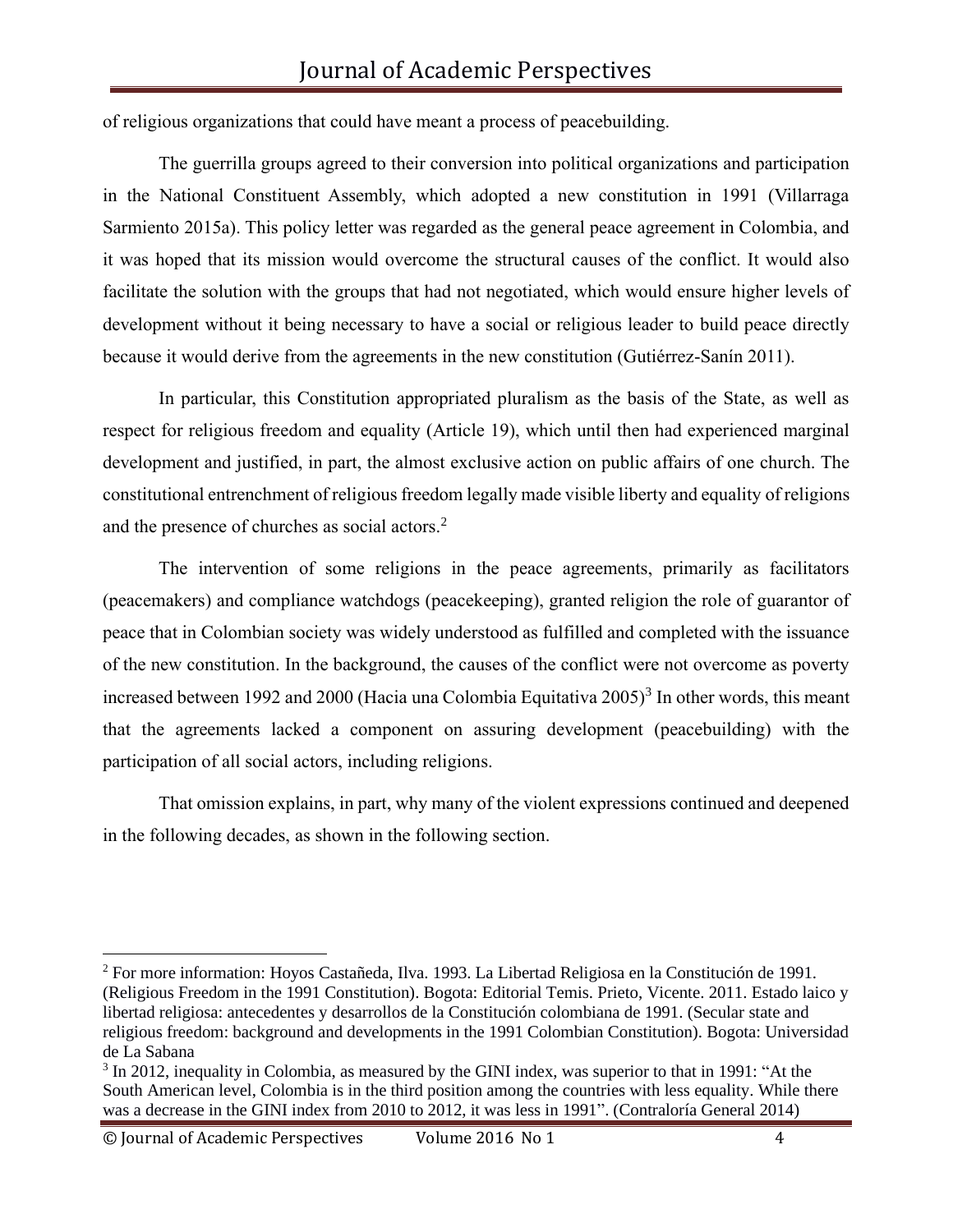**SECTION 3: THE DEEPENING OF THE CONFLICT AND THE AGREEMENT NEGOTIATED IN THE 2000S** Between 1992 and 2002, the violent actions of armed groups operating outside the law increased. Between 1992 and 1995, military operations and combat deaths decreased, but from 1996 to 2002, they increased up until 2002, which is when they reached the highest number in the entire history of the conflict (García Durán 2004). From 1998 to 2001, the country was expecting a negotiation between the government and the FARC, which did not happen.

Since 2002 the country saw the implementation of strong defensive state activity against illegal armed groups in general and the beginning of a negotiation process with the paramilitaries. The latter's links to drug trafficking and the crimes committed, especially massacres generated a profound downgrading in society, which still questions the legitimacy of negotiations with such groups.[4](#page-3-0) What role did religion play in the dilemma of perpetuating a war with uncertain outcomes or negotiating with a group criticized for its lack of political orientations and ties, and its numerous criminal acts?

Between 2003 and 2006, the government continued with the paramilitaries. As a result of that process, 31,000 men and women were demobilized. The mediation of the Catholic Church was relevant in conciliation, to the point that the Agreement of Santa Fe de Ralito, initiator of the process, was signed on the 15th of July 2003 by members of the Episcopal Conference, the government and paramilitary groups (Proceso de Paz 2013). As for the 90s, religious action was focused on peacemaking.

The agreements with the paramilitaries focused on the delivery of their weapons, and in bringing them to justice, with the condition of reducing sentences, deriving from a regime that was called justice and peace (Villarraga Sarmiento 2015b). Unlike the processes of the 90s, the AUC scheme focused on justice, not on political participation, and was based on individual demobilization and reintegration (La Reintegración en Colombia 2015).

The general perception of the paramilitaries as perpetrators, also explains that the most developed policies focus on publicizing the truth, to judge them and restore the rights of victims. Peacebuilding concentrates on the development of the conditions of the victims. Even so, managing

<sup>4</sup> For more information: Rivas Nieto, Pedro and Rey García, Pablo. Las autodefensas y el paramilitarismo en Colombia (1964- 2006) (The self-defence groups and paramilitaries in Colombia 1964-2006). Revista CONfines de Relaciones Internacionales y Ciencia Política. 4/7 January-May 2008. [http://confines.mty.itesm.mx/articulos7](http://confines.mty.itesm.mx/articulos7/RivasP.pdf) /RivasP.pdf

<sup>©</sup> Journal of Academic Perspectives Volume 2016 No 1 5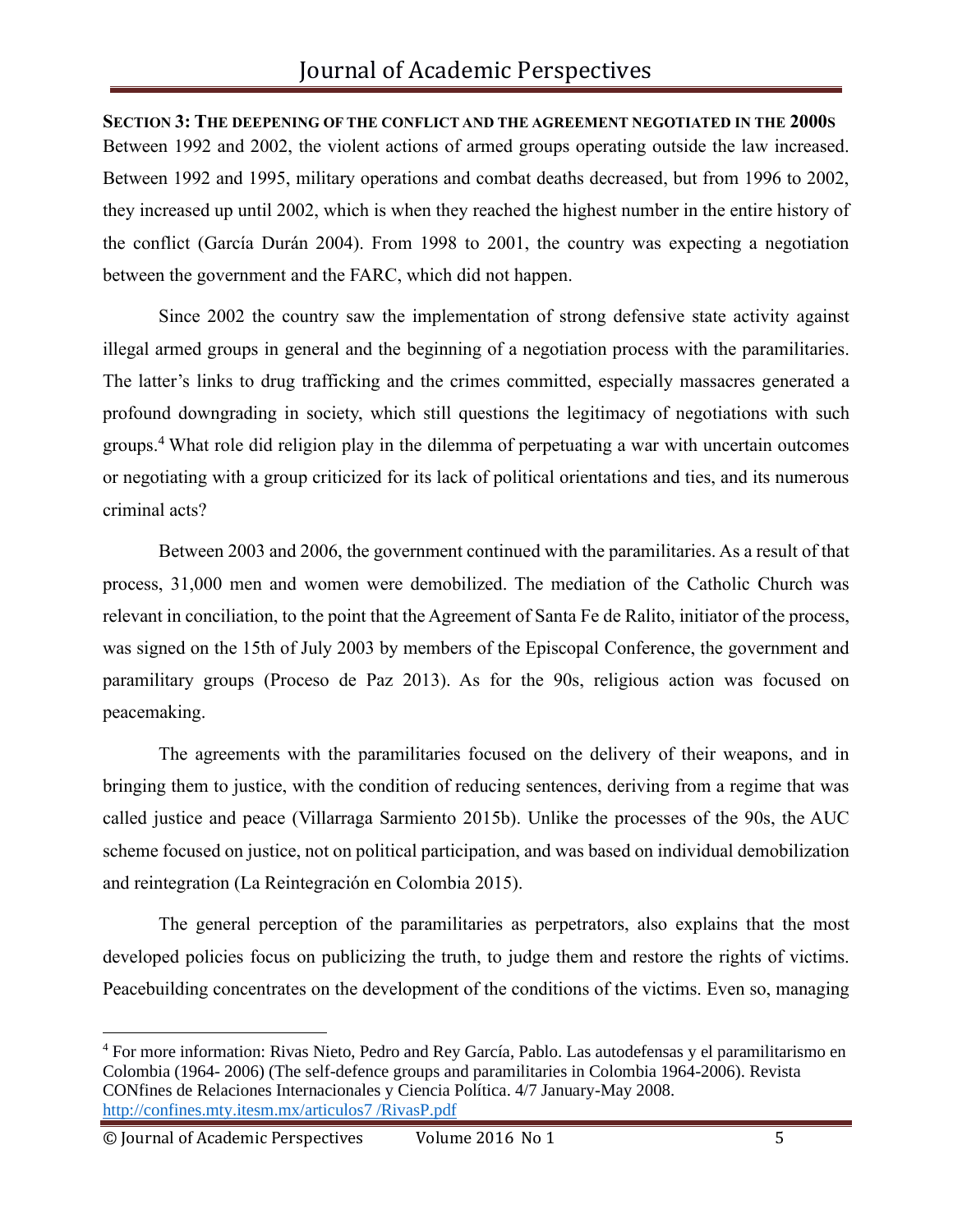to build peace is limited, and on frequent occasions, it does not guarantee non- repetition. Results of a study published in 2013 noted that:

The precariousness of care became evident in the testimonies of displaced families. An example of this is the situation of thousands of people who were forced to abandon their land, homes, and places of work, and who arrived in the city of Medellin in appalling conditions and had to settle in the "Comuna 13". After years of effort and attempts to acquire a place in the city, they were again victims of dispossession and intra-urban displacement. The lack of care and protection in these cases resulted in re- victimisations, new damages, and losses added to those generated by previous violations (¡BASTA YA! 2014 p.326).

In contrast to the restrictions of the transformation of external conditions of development, the same study on victims highlights how peacekeeping has a dimension of forgiveness in which religion plays a central role:

Given the challenging and dramatic situations experienced, without early psychosocial care and the required support, many victims found in Catholic and Christian churches a prominent place where they were heard and have also given them faith, hope, and comfort. The churches are a privileged place to speak and be heard, of a more liberal character, they not only recognise pain but also seek to give explanations to events exceeding Christian resignation (¡BASTA YA! 2014 p.390).

That peacekeeping which transforms the heart, with the support of religions, is a void in the processes of the 90s, an aspect to strengthen in the attention given to prioritized victims from the negotiations with the paramilitaries, and a factor of particular relevance to provide and strengthen in the current negotiations with the FARC. This seems to be adopted by religions themselves and the current government, in the manner explained in the next section.

### **SECTION 4: CURRENT NEGOTIATIONS AND PRINCIPLE CHALLENGES<sup>5</sup>**

Since 2012, the dialogue between the national government and the Revolutionary Armed Forces of Colombia, known as FARC, began. The negotiations are grounded in the "General Agreement on the Termination of Conflict and the Construction of a stable and lasting peace" (Acuerdo General 2012).

The dimension of this negotiation is much broader than the previous due to the FARC guerrillas having the longest historic persistence in Colombia. The FARC possesses more than 20,000 weapons, and their demobilization would mean the reintegration of approximately 22,000 people.<sup>6</sup> Additionally, the blood-stained conflict with this organization has generated more than 45,000 direct

<sup>5</sup> ¡BASTA YA! 2014 p.157

<sup>6</sup> Data from the National Army of Colombia and the Centre for Conflict Studies from the Universidad Javeriana.

<sup>©</sup> Journal of Academic Perspectives Volume 2016 No 1 6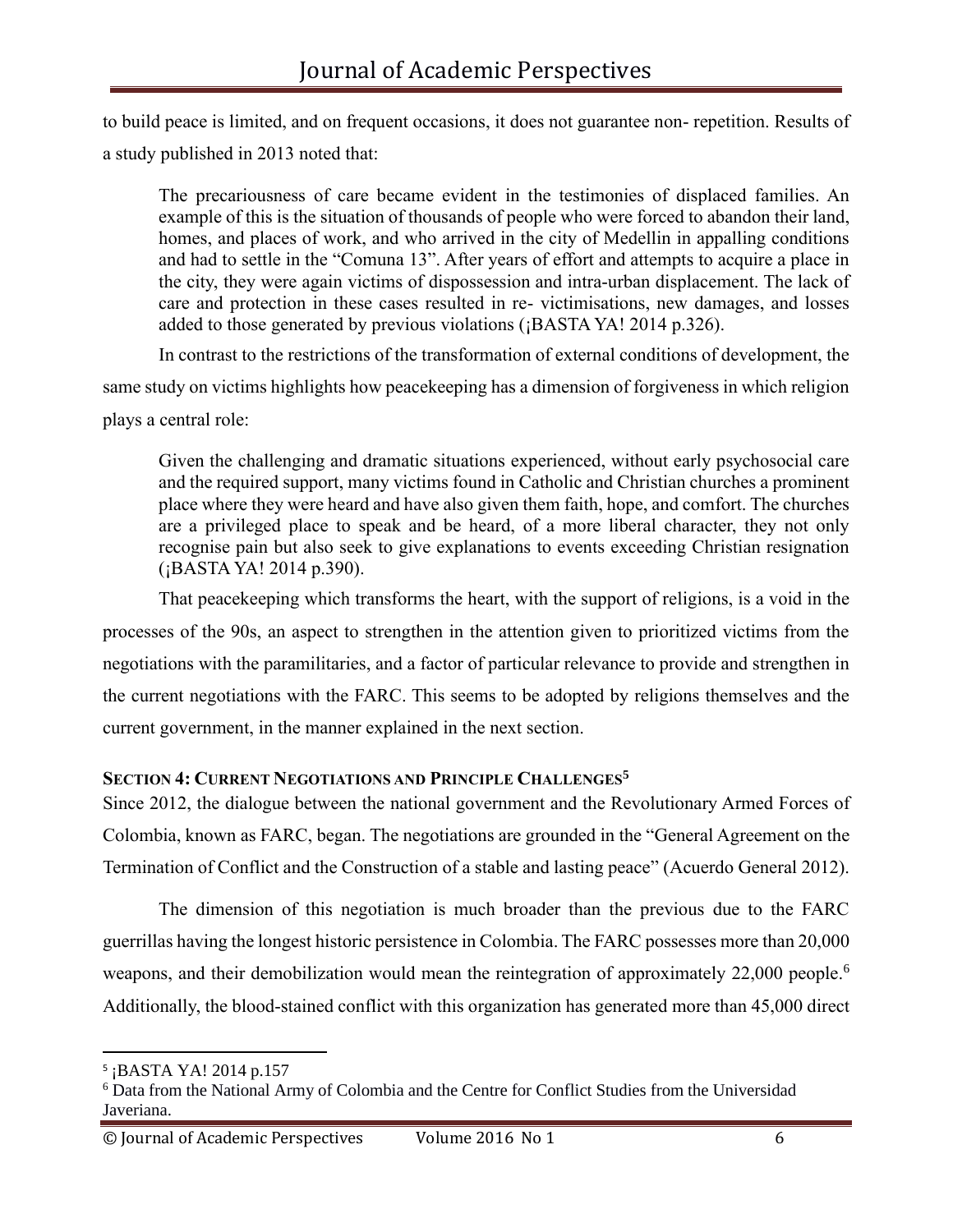victims.<sup>7</sup> Does a negotiation of such importance justify the intervention of religion, or does the mere magnitude of violence from one of the parties in the negotiation demand religion to remain foreign to facilitate or implement any agreement?

This process has seen considerable participation from religious leaders who have joined scenarios to express support and clarify the contributions of religion to peacebuilding through the promotion of sustainable development and the leadership of processes of forgiveness and reconciliation (peacekeeping). An example of this is a letter to President Santos from religious leaders, written in July 2015 where they indicate their willingness to contribute to: "[. . .] recover and position the civic culture of forgiveness as a vaccine and powerful remedy against this evil and eternal return of vengeance" (Las armas son el fracaso n.d.).

Similarly, in November 2015 the Ministry of the Interior organized the "First International Meeting of communities and faith-based organizations: Managers of Peace" attended by 150 religious entities. During the event, the Minister mentioned the important role of religious communities in peacebuilding, emphasizing that: "It makes no sense if the result of the peace agreement is only the silencing of guns rather than transcending to the transformation of the Colombian" (Sala de Prensa 2015a).

In the National Development Plan, a law passed in 2015that guides transformation efforts to be implemented by the government  $<sup>8</sup>$  stands out as the primary objective of peace. Within its specific</sup> policies and goals, religions agreed among themselves and with the government to incorporate a standard for developing public policy on religious freedom and equality. Furthermore, they decided to contribute to the aims of peace adopted by Colombia, which are evident manifestations of peacemaking as it adds to the consensus of the negotiating parties, and peacemaking as it contributes to the consensus of the negotiating parties, and peacebuilding as it integrates commitments to the country's development.

Finally, the partial agreements of the negotiation table note that the parties have adopted a

<sup>7</sup> Data of the Colombian Federation of Victims of the FARC

<sup>8</sup> Law 1753 of 2015. Article 244. Freedom of Religion, Belief and Conscience. The Ministry of Interior, in coordination with the competent authorities, will take action to promote the recognition of the associative forms of civil society based on the principles of religious freedom, of belief and conscience. The national government will formulate and update the public policy on the matter with the participation of religious entities, guaranteeing religious freedom and equality in terms of equality and recognizing their contribution to the common good in the local, regional and national levels

<sup>©</sup> Journal of Academic Perspectives Volume 2016 No 1 7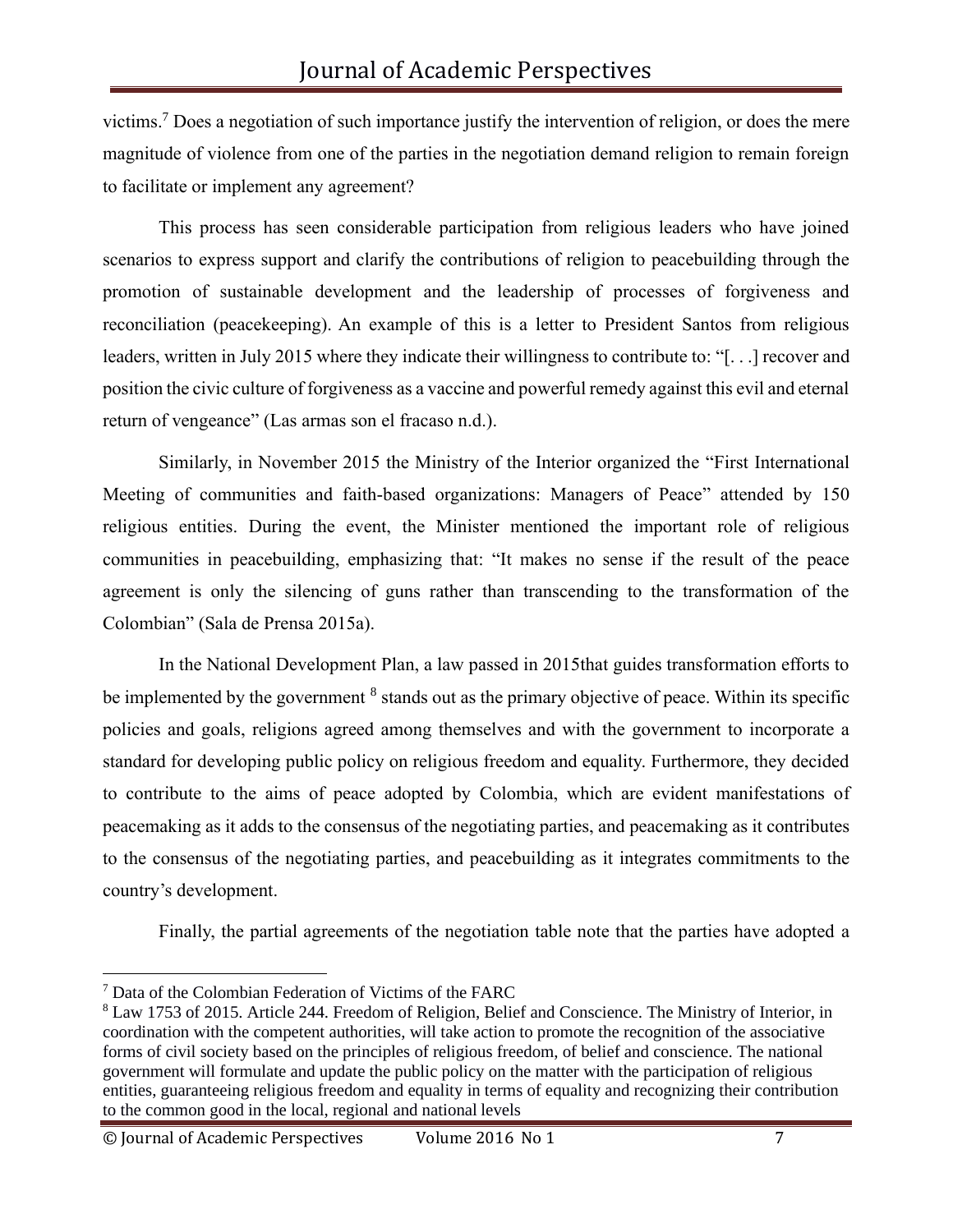model of territorial peace, which "[. . .] mobilizes the population in those territories (affected by the conflict) towards peace" (Enterese del Proceso de Paz 2015), with public policies that they propose and endorse through different participation mechanisms

It has been possible to demonstrate that in the formation of the community, some implicit cultural negotiation mechanisms occur that simultaneously govern solidarity exchanges (Domínguez 1993). It is for this reason that religious leaders are strong in constructing such a model of territorial peace. Why? Because faith communities, particularly their leaders and temples spread throughout the country, including places the State has not permanently reached. They are, therefore, a tool that facilitates direct interaction with the community and building models of conflict resolution adapted to the real circumstances and context of each group, and therefore compatible with the scheme of territorial peace.

In particular, religious work on forgiveness and reconciliation exert an essential part of religion in the same territories as the actors who were in conflict before or victims with their aggressors, creating an opportunity for religious organizations to contribute to preserving peace from the convictions and spiritual experiences of each individual.

This was mentioned by the Minister of the Interior of the Republic of Colombia, Juan Fernando Cristo Bustos, who recently invited all the churches and religions of the country to unite for peace, under the following terms:

"You are critical to help us in our search to end the conflict, because signing an agreement in Havana is just the starting point, but in the regions of Colombia is where this purpose is truly fulfilled and the presence of the churches is very important for this task" (Sala de Prensa 2015b).

The Colombian experience to advance negotiations to end armed conflict with some actors does not amount to a complete absence of war or direct violence. Neither does it lead to a peace consistent in the dynamic balance of social, political, and economic aspects, nor to a holistic peace in a spiritual approach (Armengol 1998). However, it does allow us to identify lessons and challenges to advance partial agreements, and especially a durable peace and sustainable development, as presented in the following conclusion.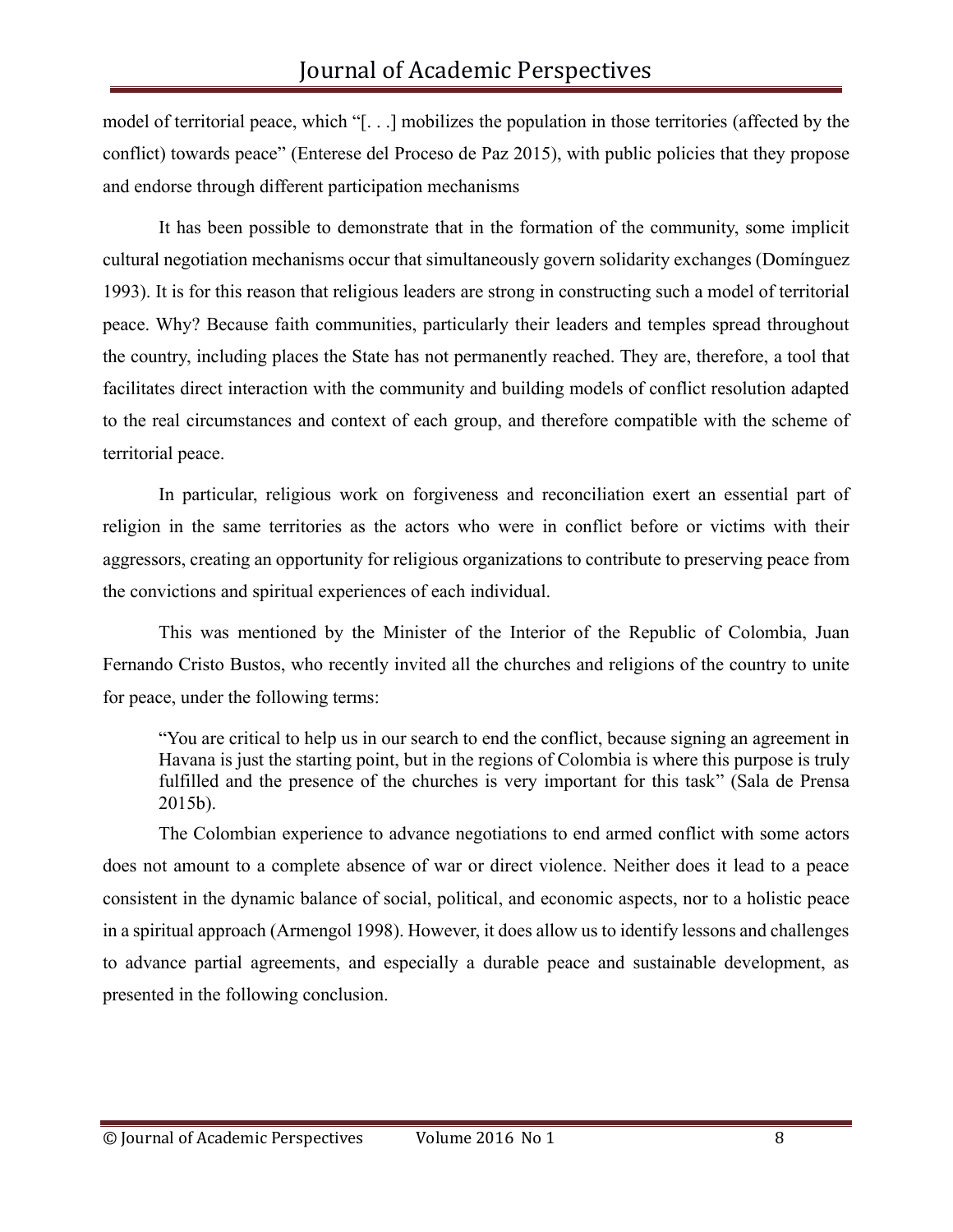### **CONCLUSION: LESSONS AND CHALLENGES OF RELIGIOUS IMPACT FOR DURABLE PEACE AND SUSTAINABLE DEVELOPMENT IN COLOMBIA**

From the experiences of negotiations made by Colombia in terms of achieving peace, the following lessons and challenges can be highlighted regarding religious impact for the achievement of a lasting peace and sustainable development:

First of all, religion is an actor with presence and legitimacy, which allows actors in the conflict to seek it to facilitate negotiations. According to the Colombian experience, the contribution to peacekeeping is one of the more established roles of religion regarding peace.

As a challenge to that strength, it is desirable for that religious impact to spread to as many actors as possible. In so far as the emergence of a concerted and coordinated interreligious action for peace, it will be possible to approach more actors in the conflict to contribute to peacemaking, and progress could lead to a comprehensive and lasting peace.

Secondly, the role of religion in peacebuilding, in the sense of strengthening sustainable development, involves recognizing that it is not enough to achieve an agreement, even when it involves the preparation and issuance of a new constitution policy. Actions of influence are necessary by implementing programs for victims, and people who have been demobilized and reintegrated into civilian life, and religions have significant advantages in doing this because of the volunteer work they promote, its territorial presence and its permanent communication with communities.

Concerted action between religions and the State, aimed at specific results in specific territories, facilitate the contributions of religion to lasting peace. It also adds to the contribution of religious communities to sustainable development, as recognized in the draft outcome document of the United Nations Summit for the adoption of the post-2015 development agenda. This report states that the 2030 Agenda aims to strengthen universal peace in larger freedom, promoting the construction of peaceful, fair and inclusive societies, which are free from fear and violence.<sup>9</sup> Section 35 of the resolution states that:

Sustainable development cannot be realized without peace and security, and peace and security will be at risk without sustainable development. The new Agenda recognizes the need to build peaceful, just and inclusive societies that provide equal access to justice and that are based on respect for human rights (including the right to development), on the effective rule

 $9$  Draft outcome document of the United Nations summit for the adoption of the post-2015 development agenda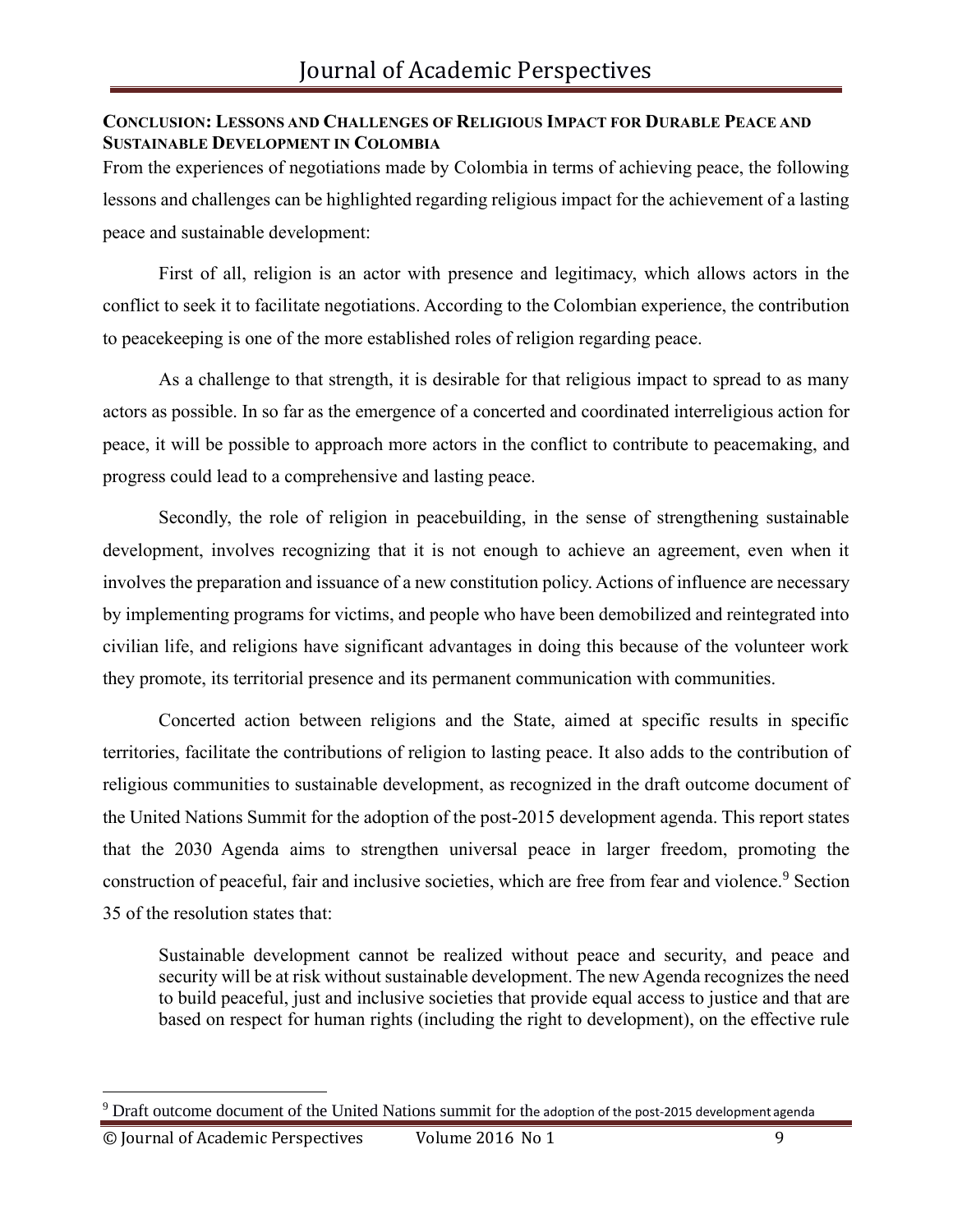of law and good governance at all levels and transparent, efficient and accountable institutions.

Contributing to the 2030 Agenda is the main task of all communities in which social agents must converge on all areas, including religious confessions.

So far, the emphases of the contributions of religion to peace through peacemaking and peacebuilding focus on collective order activities, but can religion make an impact on the individual level and contribute to peace?

A particular contribution of religions is to ensure peace through forgiveness and overcoming the emotional and spiritual wounds left by the conflict in every believer. This recognition of the contribution of religion to peace, through forgiveness and reconciliation, like peacekeeping, has even been made by the Colombian state as it generates individual transformation and collective security, based on the internal development of the people for coexistence with others. Particularly the ability to choose and practice a religion allows those who want to exercise their freedom, as well as religions, to promote the use of participative citizens who, in cases of conflict, appeal to the peaceful treatment of problematic situations (Carrasco and Mayor 2005).

According to Robert Schreiter,

"Despite all the work that must be done from the perspective of the rule of law, economic restructuring, and social reconstruction, reconciliation must also deal with the status of moral order, values and attitudes in a post-conflict society. If a religious tradition has maintained credibility among people, it can serve as a resource to help rebuild the moral fiber of society" (2003).

Additionally, religions maintain and promote truth in its foundations. Establishing the truth about what happened during the time of violence, without further injuring or reviving aggression (peacekeeping), is one of the first and most important steps towards reconciliation.; religions can help with this, and the Truth and Reconciliation Commissions in South Africa are a clear example of such participation (Freeman 2006).

The contributions and challenges of religion in building a lasting peace with sustainable development, confirm the importance of their impact and prominent exercise in contributing to the peace born in every being, as the best guarantee of no return to a state of violence.

**\*\*\*\*\***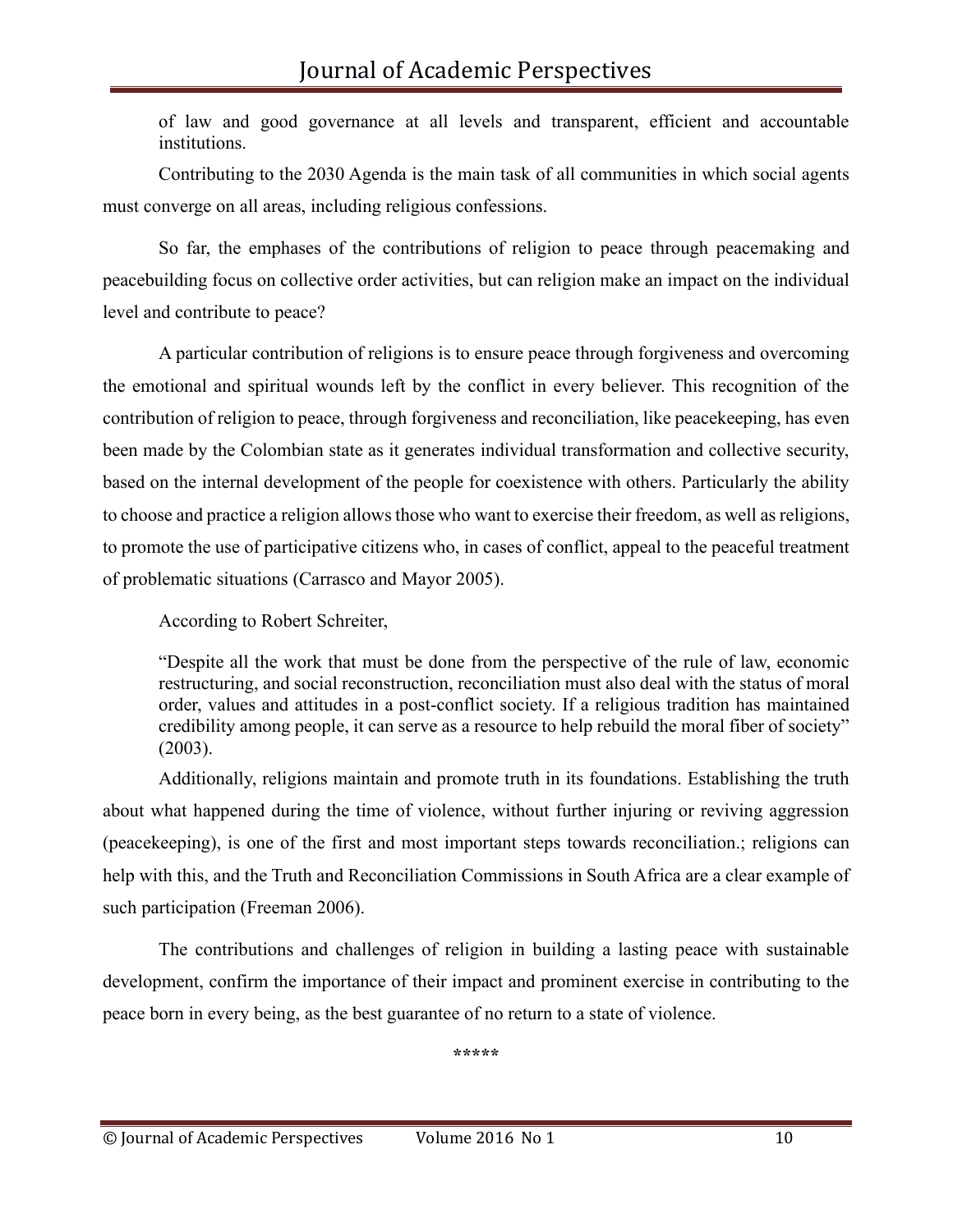### **REFERENCE LIST**

- "Acuerdo General para la Terminación del Conflicto y la Construcción de una Paz Estable y Duradera. Mesa de Conversaciones". 2012. *Mesa de Conversaciones*. Habana. [https://www.mesadeconversaciones.com.co/sites/default/files/AcuerdoGeneralTermin](https://www.mesadeconversaciones.com.co/sites/default/files/AcuerdoGeneralTerminacionConflicto.pdf) [acionConflicto.pdf](https://www.mesadeconversaciones.com.co/sites/default/files/AcuerdoGeneralTerminacionConflicto.pdf)
- Armengol, Vincenc Fisas. 1998. *Cultura de paz y gestión de conflictos*. Barcelona: Icaria Editorial. "¡BASTA YA! Colombia: Memorias de guerra y dignidad". 2014. *Centro Nacional de Memoria Histórica*, No.1. Bogota: Imprenta Nacional.
- Carrascosa Salas, Miguel J., Mayor Zaragoza, Federico and Ortega Carillo, Jose Antonio. 2006. "La enseñanza de las religiones y su posible contribución al desarrollo de la paz". *Bordon*. No.58 (4- 5): 647-659. Madrid.
- "Consolidación de Paz en Colombia: Una experiencia integrada en DDR y Desarrollo". 2014. *Fundación Ideas para la Paz*. Bogota. [http://www.reintegracion.gov.co/es/la](http://www.reintegracion.gov.co/es/la-reintegracion/centro-de-documentacion/Documentos/II%20Gira%20de%20Cooperaci%C3%B3n%20T%C3%A9cnica%20Sur-Sur.pdf)[reintegracion/centro-de](http://www.reintegracion.gov.co/es/la-reintegracion/centro-de-documentacion/Documentos/II%20Gira%20de%20Cooperaci%C3%B3n%20T%C3%A9cnica%20Sur-Sur.pdf)[documentacion/Documentos/II%20Gira%20de%20Cooperaci%C3%B3n%20T%C3%A9cni](http://www.reintegracion.gov.co/es/la-reintegracion/centro-de-documentacion/Documentos/II%20Gira%20de%20Cooperaci%C3%B3n%20T%C3%A9cnica%20Sur-Sur.pdf) [ca%20Sur-Sur.pdf](http://www.reintegracion.gov.co/es/la-reintegracion/centro-de-documentacion/Documentos/II%20Gira%20de%20Cooperaci%C3%B3n%20T%C3%A9cnica%20Sur-Sur.pdf)
- Contraloría General de la República de Colombia. 2014. "Pobreza". *Política Pública Red Superación de la Pobreza Extrema*. No.16. Bogota. [http://www.contraloria.gov.co/documents/10136/188941280/16\\_Pobreza+Extrema+20](http://www.contraloria.gov.co/documents/10136/188941280/16_Pobreza%2BExtrema%2B2014.pdf/47bc41d7-6677-48e9-885a-9b5a40c3356a?version=1.0) [14.pdf/47bc41d7-6677-48e9-885a-9b5a40c3356a?version=1.0](http://www.contraloria.gov.co/documents/10136/188941280/16_Pobreza%2BExtrema%2B2014.pdf/47bc41d7-6677-48e9-885a-9b5a40c3356a?version=1.0)
- Domínguez, Maria El Via. 1993. "Violencia y Solidaridad". *Revista Colombiana de Psicologia*. No.2. Bogota: Universidad Nacional de Colombia. <http://www.revistas.unal.edu.co/index.php/psicologia/article/view/15771/16590>
- "Enterese del proceso de paz". 2015. *La Oficina del Alto Comisionado para la Paz*. Third Edition. Bogota. [http://www.altocomisionadoparalapaz.gov.co/herramientas/documentos-y](http://www.altocomisionadoparalapaz.gov.co/herramientas/documentos-y-publicaciones/Documents/Enterese_del_proceso_de_paz_version_imprimible.pdf)[publicaciones/Documents/Enterese\\_del\\_proceso\\_de\\_paz\\_version\\_imprimible.pdf](http://www.altocomisionadoparalapaz.gov.co/herramientas/documentos-y-publicaciones/Documents/Enterese_del_proceso_de_paz_version_imprimible.pdf)
- Franco Echavarría, Carlos. 2012. "La verificación en un eventual proceso de paz". *Fundación Ideas para la paz*. No.10. Bogota. <http://cdn.ideaspaz.org/media/website/document/55a6646a74b5f.pdf>
- Freeman, Mark. 2006. "África y sus comisiones de verdad y reconciliación". *Hechos del Callejón*. Bogota. [http://www.acnur.org/t3/uploads/pics/1720\\_2.pdf?view=1](http://www.acnur.org/t3/uploads/pics/1720_2.pdf?view=1)
- García Durán, Mauricio. 2008. "El conflicto armado en Colombia: ¿El fin del fin?". *Centro de Investigacion y Educacion Popular Programa Por la Paz*. Bogota. <http://www.alboan.org/docs/articulos/canales/alboan/InformeCINEPsitu.pdf>
- Giraldo Moreno, Javier. 2004. "Trece Años en Búsqueda de la Paz". *Desde los Márgenes*. Bogota. <http://www.javiergiraldo.org/spip.php?article16>
- Gutiérrez-Sanín, Francisco. 2011. "La Constitución de 1991 como Pacto de paz: Discutiendo Anomalías". *Revista Estudios Socio Jurídicos*. No.13 (1): 419-447. Bogotá: Universidad del Rosario.
- Gutiérrez-Sanín, Francisco and Wills, Maria Emma (eds). 2005. *Nuestra Guerra sin Nombre: Transformaciones del Conflicto en Colombia*. Bogota: Grupo Editorial Norma.
- "Hacia una Colombia Equitativa e Incluyente Informe de Colombia, Objetivos de Desarrollo del Milenio". 2005. *United Nations Development Programme*.